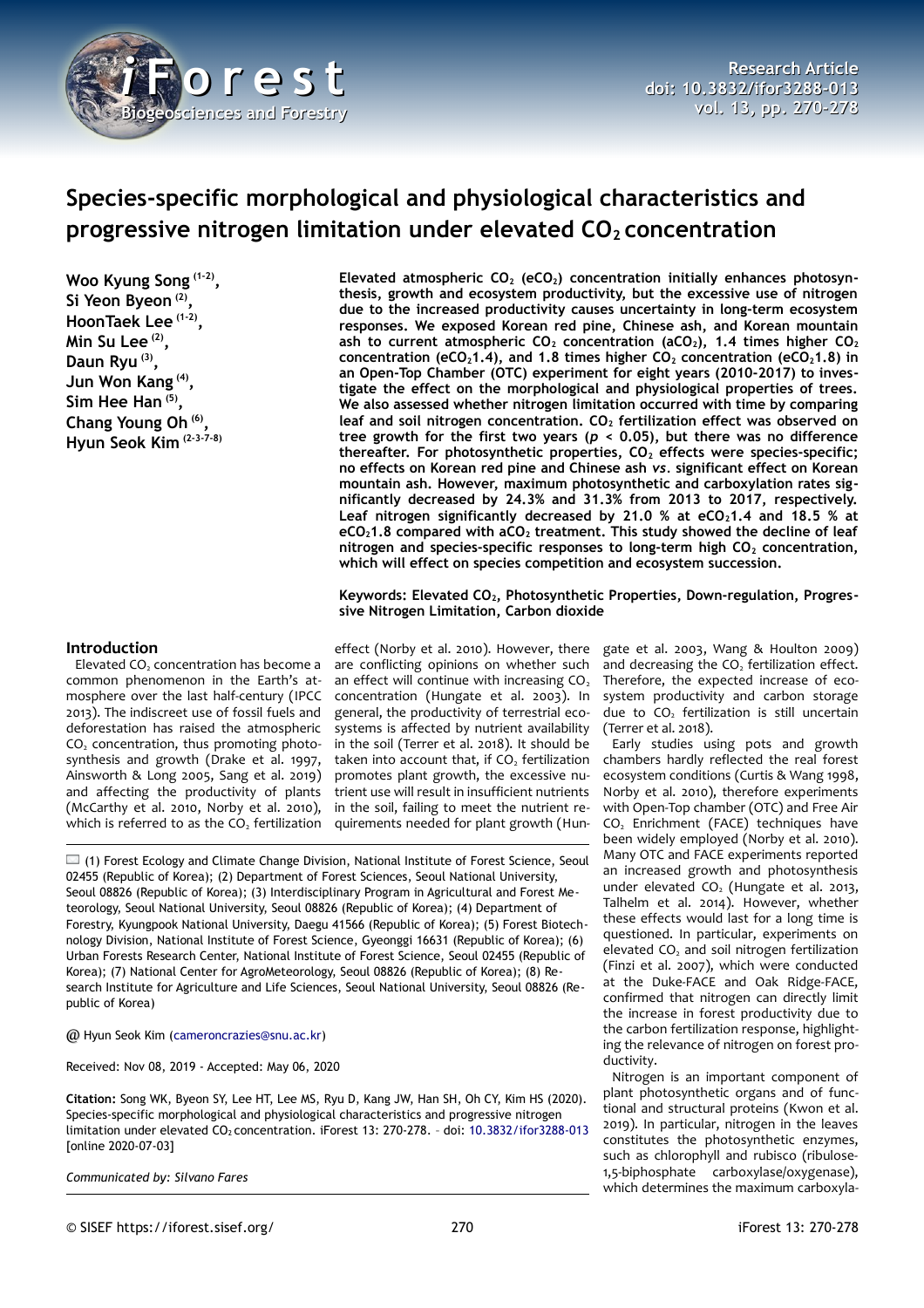tion rate ( $V_{Cmax}$  – Makino & Osmond 1991, Hikosaka 2004), with a decisive influence on forest productivity (Harley et al. 1992, Harrison et al. 2009). However, owing to increased productivity by long-term exposure to a high CO<sub>2</sub> concentrations, the consumption of nutrients may overcome the nutrients input, leading to a reduction in effective nutrients in the soil, and consequently to a reduction of plants' photosynthesis ability. In particular, as the nitrogen concentration absorbed by plants decreases, its concentration in the leaves is lowered, thus decreasing photosynthesis. This in turn results in a progressive nitrogen limitation (PNL), which offsets the  $CO<sub>2</sub>$ fertilization effect (Drake et al. 1997, Luo et al. 2004, Cai et al. 2018). This phenomenon is more common under nitrogen deficiency in the soil (Pettersson & McDonald 1994, McCarthy et al. 2010).

Under PNL, an increase in productivity due to the CO<sub>2</sub> fertilization effect is a shortterm phenomenon, whereas in the long term, the ecosystem productivity might decrease again and return to its original state (Luo et al. 2004, Finzi et al. 2007). This suggests that increased forest productivity due to a high atmospheric concentration of CO<sub>2</sub> might be inhibited by soil nitrogen deficiency (Feng et al. 2015). Reich et al. (2006) and Feng et al. (2015) confirmed that the response of plants to CO<sub>2</sub> fertilization was limited by nitrogen deficiency. Moreover, PNL is expected to be more prominent when the high CO<sub>2</sub> concentration environment is maintained for a long time (Rütting 2017).

The main objective of this study was to determine the occurrence of nitrogen limitation under long-term  $CO<sub>2</sub>$  fertilization on three major species of the Korean temperate region: Korean red pine (*Pinus densiflora*), Chinese ash (*Fraxinus rhynchophylla*), and Korean mountain ash (*Sorbus alnifolia*). The effect of the increase in atmospheric CO<sub>2</sub> concentration on seedling diameter and height, as well as photosynthetic properties, such as maximum photosynthetic rate, maximum carboxylation rate, and maximum electron transfer rate, was evaluated over a period of 8 years. Moreover, we compared the nitrogen concentration in the leaves and soils to investigate whether the increased productivity due to CO<sub>2</sub> fertilization is a short-term effect owing to a progressive nitrogen limitation (PNL) in the soil.

## **Materials and methods**

#### *Experimental system and design*

This study was carried out in an Open Top Chamber (OTC) of the Forest Biotechnology Division at National Institute of Forest Science in Suwon-si, Gyeonggi-do, Republic of Korea (37° 15′ 04″ N, 126° 57′ 29″ E). The OTC was made of a decagon structure of diameter 10 m and height 7 m (see Fig. S1 in Supplementary material). The angle of the roof was 45° in order to maintain an opening ratio of 75% or higher. A polyolefin film of thickness 0.15 mm with a light transmittance of approximately 88%, low specific gravity, and excellent chemical and water resistance was used as an external covering material (Lee et al. 2012).

The atmospheric  $CO<sub>2</sub>$  concentrations kept in the chambers during the experiment were: (i) the current atmospheric  $CO<sub>2</sub>$  concentration (Chamber 1,  $aCO<sub>2</sub>$ ); (ii) 1.4 times higher CO<sub>2</sub> concentration than the current concentration (Chamber 2,  $eCO<sub>1</sub>1.4$ ), which is expected to be the atmospheric CO<sub>2</sub> concentration by 2050, according to the IPCC scenario (IPCC 2013); and (iii) 1.8 times higher  $CO<sub>2</sub>$  concentration than the current concentration, which is expected to be the atmospheric  $CO<sub>2</sub>$  concentration by 2070 (Chamber 3, eCO<sub>2</sub>1.8). The exposure of  $CO<sub>2</sub>$ were conducted for 10 hours (08:00-18:00) a day during the growing season (April-November). Pest controls were conducted every year and weed controls were conducted for first four years of the experiment. The annual average, minimum and maximum monthly temperature in chambers were 12.4 ± 0.2 °C, -1.3 ± 0.4 °C, 22.5 ± 0.2 °C, respectively. The annual rainfall range was 751.16 mm yr<sup>1</sup> to 1975.96 mm yr<sup>1</sup> over the 9 years of the experimental period.

In each chamber, the same three clones for each species were tested. Four-year-old seedlings of Korean red pine (*Pinus densiflora*), two-year-old seedlings of Chinese ash (*Fraxinus rhynchophylla*), and two-yearold seedlings of Korean mountain ash (*Sorbus alnifolia*) were planted in September 2009. The density within the OTC was 2547 seedlings ha<sup>-1</sup>.

#### *Growth measurements*

Growth measurements (height and diameter) on trees started in May 2010 and were repeated every year until 2017 at the beginning (mid-April, mean daily temperature: ~10 °C) and the end (end of October, mean daily temperature:  $-5$  °C) of the growing season. The annual increase in growth was obtained as the difference in these two measures. Also, the lack of differences in diameter between the last measurement of the previous year and the first of the subsequent year was verified.

Tree height was recorded using a measuring rod (A-15, SENSHIN Industry Co., LTD., Osaka, Japan), while the tree diameter was measured twice in orthogonal directions 10 cm above the root collar using a digital Vernier callipers (CD-10CPX, Mitutoyo, Kawasaki, Japan), and the average value was used. Exceptionally, since 2016, Korean red pine and Chinese ash trees were measured using a diameter tape (F10- 02DM, KDS, Malaysia) because of their large diameters.

#### *Gas exchange measurements*

The photosynthetic parameters were measured on tree leaves using a portable device LI-6400 (LI-COR Inc., Lincoln, NE,

USA). From 2013 to 2017, except for 2015, the parameters were measured 1-3 times a year from June to August on 3 sunlit leaves for each species. The temperature of the leaves was set at 25 °C and the relative humidity at 55%-60%. The leaves were stabilized before measurements. The area of leaves was set at  $6 \text{ cm}^2$  for all the species except Korean red pine. For this species the leaf area was recalculated by measuring the actual leaf area using a scanner after all measurements.

The light response curve was obtained using the photosynthetic rate recorded by sequentially varying the intensity of light irradiated on the leaves, using the following sequence in all the chambers: 1400, 1200, 1000, 800, 600, 400, 200, 100, 75, 50, 25, 0, and 1200  $\mu$ mol m<sup>2</sup> s<sup>-1</sup>. The reference CO<sub>2</sub> supplied in each LI-6400 chamber was set at the atmospheric CO<sub>2</sub> in each OTC. The maximum photosynthetic rate (A<sub>max</sub>) was estimated as the photosynthetic rate at light saturation (1200  $\mu$ mol m<sup>2</sup> s<sup>1</sup>) under the CO<sub>2</sub> concentration in the chambers, which was measured using the light response curve (Taiz & Zeiger 2010).

The *A*/*C*<sup>i</sup> curve was achieved by varying the reference  $CO<sub>2</sub>$  concentration at light saturation point in the following order: (i) aCO2: 400, 300, 200, 100, 75, 50, 25, 0, 400, 400, 600, 800, 1000, and 1200  $\mu$ mol m<sup>2</sup> s<sup>-1</sup>; (ii) eCO<sub>2</sub>1.4: 560, 400, 300, 200, 100, 75, 50, 25, 0, 560, 560, 800, 1000, and 1200 μmol  $m<sup>2</sup> s<sup>-1</sup>$ ; and (iii) eCO<sub>2</sub>1.8: 720, 600, 400, 300, 200, 100, 75, 50, 25, 0, 720, 720, 1000, and 1200 μmol m<sup>2</sup> s<sup>1</sup>. The parameters V<sub>Cmax</sub> and  $J_{\text{max}}$  were derived using the model proposed by Sharkey (2016) and estimated in Excel™ spreadsheet version 2.0 (Microsoft, Redmond, WA, USA).

#### *Leaf total nitrogen analysis*

Three sunlit leaves were chosen on the same branch and used for photosynthetic measurements ( $n = 9$  for each species, three repetitions for three species), and 1 cm<sup>2</sup> leaf disk was collected in 2017. The leaves were dried in a 70 °C in the lab for more than 72 h, then crushed using a Fast-Prep-24® crusher (MP Biomedicals, Solon, OH, USA), homogenized, and finally analysed for nitrogen content using CHNS Analyzer Flash EA 1112® (Thermo Electron Corporation, USA) at the National Instrumentation Center for Environmental Management (NICEM).

#### *Soil nitrogen analysis*

Before planting trees in 2009, the soil in the OTC was excavated to a depth of 1 m and replaced with forest soil to control the soil characteristics of all the treatment groups. Soil at depth < 30 cm was composed of forest soil and sand with a ratio of 1:1 (Lee et al. 2012). For all treatment groups, samples of soil from 0 to 5 cm depth were collected at five randomly selected points in September 2017, air-dried for 3 days at room temperature, and then analysed using the CHNS Analyzer Flash EA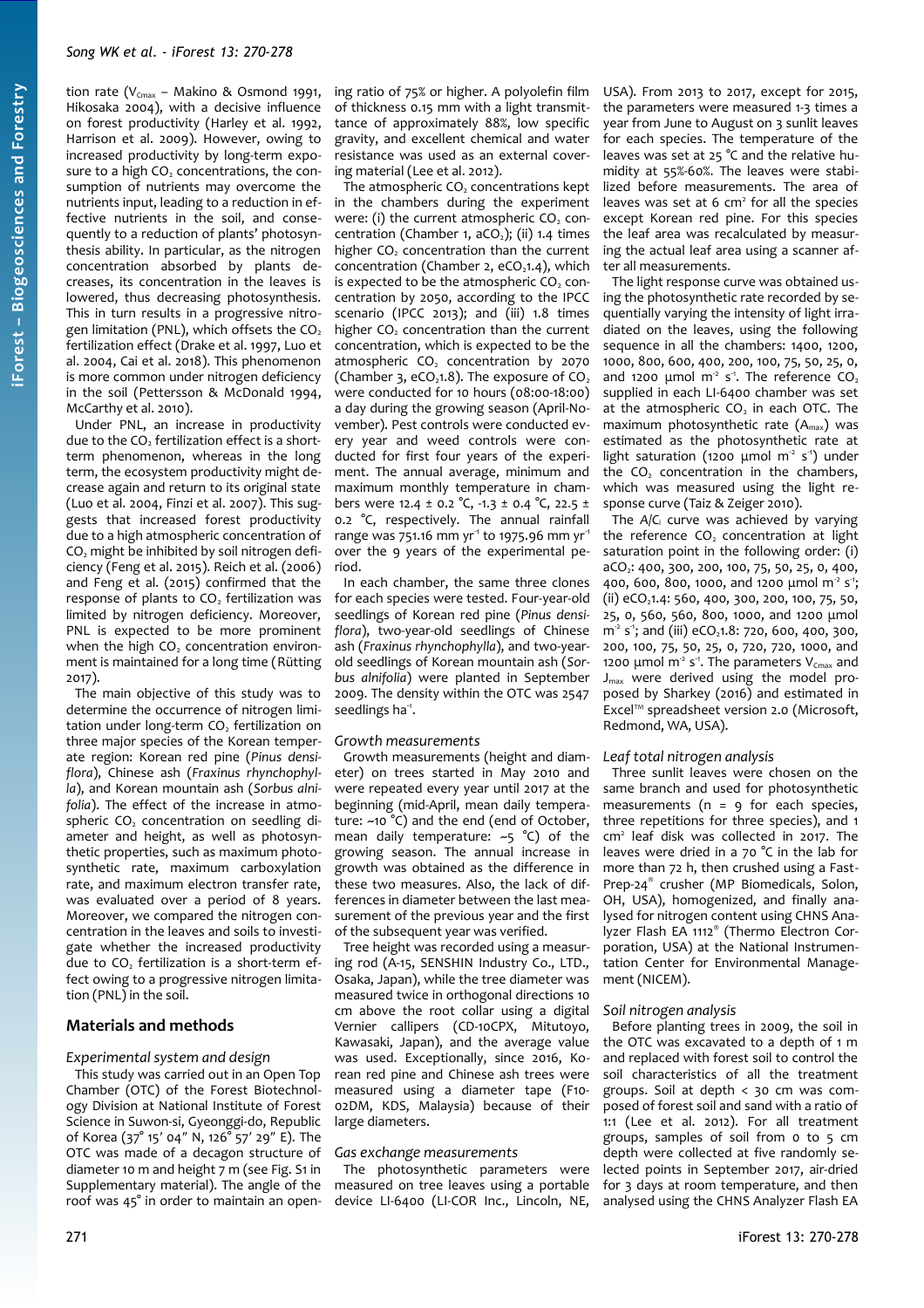## *Nitrogen limitation under elevated carbon dioxide concentration*

<span id="page-2-1"></span>

1112 described above at the NICEM.

#### *Statistical analysis*

All statistical analyses were carried using the software R ver. 3.3.2 (R Core Team 2016). Growth, photosynthesis variables and leaf total nitrogen over time were analyzed by repeated-measures ANOVA with  $CO<sub>2</sub>$  treatments as a fixed factor and the recording year as the repeated-measure. When significant  $CO<sub>2</sub>$  × Year interactions and  $CO<sub>2</sub>$  or Year effect were detected, means were compared using Tukey *posthoc* comparisons. In addition, one-way ANOVA of individual species and Tukey *post-hoc* comparisons were conducted to assess the  $CO<sub>2</sub>$  effect for each year.

## **Results**

To investigate the  $CO<sub>2</sub>$  fertilization effect over the period 2010-2017, diameter and height increments of trees of different treatments and species were recorded [\(Tab. 1,](#page-2-0) [Tab. 2\)](#page-3-0). The cumulative increments for height and diameter over the 8 years of the experiment are presented in [Fig. 1.](#page-2-1)

diameter growth under high CO<sub>2</sub> concentration due to the CO<sub>2</sub> fertilization effect (*p* <0.001 – [Tab. 3\)](#page-3-1). On average, the difference between  $aCO<sub>2</sub>$  and  $eCO<sub>2</sub>1.8$  was 47.7%, 25.3%, and 3.1% in Korean mountain ash (41.4 ± 6.2 *vs.* 61.1 ± 7.9 mm), Korean red pine (144.7 ± 15.1 *vs.* 181.3 ± 13.5 mm), and Chinese ash (70.9 ± 9.2 *vs.* 73.1 ± 5.5 mm), respectively. The annual diameter increment of individ-

crease measured after CO<sub>2</sub> exposure. The results showed a significant increment in

ual species under eCO<sub>2</sub> was significantly enhanced in all the species in 2010-2011 (maximum *p* = 0.029 – [Tab. 3\)](#page-3-1). However, since 2012, there was no significant difference in diameter increment under  $eCO<sub>2</sub>$ . Korean red pine showed a significant difference in diameter growth under  $eCO<sub>2</sub>$  in 2011 in the order of  $aCO<sub>2</sub> < eCO<sub>2</sub>1.4 < eCO<sub>2</sub>1.8$ , an increase of about 100.0% (aCO<sub>2</sub> vs. eCO<sub>2</sub>1.8, *p* = 0.015 – [Tab. 1\)](#page-2-0). Korean mountain ash showed significant difference under  $eCO<sub>2</sub>$ in 2010, an increase of about  $57.9%$  (aCO<sub>2</sub>: 5.7 ± 0.7 *vs.* eCO<sub>2</sub>1.8: 9.0 ± 0.5 mm; *p* =  $0.02$ ).

*Diameter growth*

[Tab. 1](#page-2-0) summarizes the annual diameter in-

*Height growth* Similarly to growth in diameter, annual in-

crease in tree height was recorded each year from 2010 until 2017 [\(Fig. 1\)](#page-2-1). For all the species, the increase in height was high under eCO<sub>2</sub> ( $p < 0.01$  – [Tab. 2\)](#page-3-0). On average, the difference between  $aCO$ , and  $eCO<sub>2</sub>1.8$ was 22.01%, 18.3% and 14.3% in Korean red pine (470.7 ± 22.8 *vs.* 574.3 ± 72.5 cm), Chinese ash (585.3 ± 39.1 *vs.* 692.3 ± 48.1 cm) and Korean mountain ash (299.3 ± 40.5 *vs.*  $342.0 \pm 8.2$  cm), respectively.

[Tab. 2](#page-3-0) summarizes the annual growth of tree height measured after  $CO<sub>2</sub>$  exposure. For all the species, results were similar to the diameter growth. Chinese ash showed a significant difference in height growth under  $eCO<sub>2</sub>$  in 2010 ( $p = 0.029$ ). Differences were observed under  $eCO<sub>2</sub>1.8$  and  $aCO<sub>2</sub>$ , which was increased about 57.9%. Korean red pine showed a significant increase under  $eCO<sub>2</sub>$  in 2011, an increase of about 110.7% (*p* = 0.006). However, after 2012, there was no difference in the increase in height due to  $CO<sub>2</sub>$  concentration for all the species.

## *Maximum photosynthetic rate (Amax)*

The average  $A_{max}$  under eCO<sub>2</sub> measured from 2013 increased in the following order:  $aCO<sub>2</sub>$  (12.7 ± 0.7 µmol m<sup>-2</sup> s<sup>-1</sup>) < eCO<sub>2</sub>1.4 (13.6)

<span id="page-2-0"></span>**Tab. 1** - Annual growth in diameter (mm, mean ± SE) of Korean red pine (*Pinus densiflora*, Pd), Chinese ash (*Fraxinus rhynchophylla,* Fr) and Korean mountain ash (*Sorbus alniflolia*, Sa) in response to aCO<sub>2</sub> (Chamber 1), eCO<sub>2</sub>1.4 (Chamber 2) and eCO<sub>2</sub>1.8 (Chamber 3) during 8 years. Different lowercase letters indicate significant ( $p < 0.05$ ) multiple comparison results among CO<sub>2</sub> treatments (oneway ANOVA followed by Tukey *post-hoc* test). (ns): not significant.

|         | <b>Treatments</b>     | Diameter growth (mm)         |                              |                               |                              |                              |                              |                              |                              |  |  |
|---------|-----------------------|------------------------------|------------------------------|-------------------------------|------------------------------|------------------------------|------------------------------|------------------------------|------------------------------|--|--|
| Species |                       | 2010                         | 2011                         | 2012                          | 2013                         | 2014                         | 2015                         | 2016                         | 2017                         |  |  |
| Pd      | ACO <sub>2</sub>      | $11.2 \pm 1.4$ <sup>ms</sup> | $8.5 \pm 1.4^{\circ}$        | 11.6 $\pm$ 10.1 <sup>ns</sup> | $19.0 \pm 3.5$ <sup>ms</sup> | $9.3 \pm 3.3$ <sup>ns</sup>  | $18.8 \pm 7.7$ <sup>ms</sup> | $25.8 \pm 7.7$ <sup>ns</sup> | $16.7 \pm 5.2$ <sup>ns</sup> |  |  |
|         | eCO <sub>2</sub> 1.4  | $11.9 \pm 0.2$ <sup>ns</sup> | $11.4 \pm 1.1$ <sup>ab</sup> | $20.3 \pm 4.2$ <sup>ms</sup>  | $18.0 \pm 6.7$ <sup>ms</sup> | $12.3 + 3.8$ <sup>ms</sup>   | $26.3 \pm 6.3$ <sup>ns</sup> | $19.3 \pm 9.1$ <sup>ms</sup> | $16.5 \pm 3.8$ <sup>ms</sup> |  |  |
|         | CeCO <sub>2</sub> 1.8 | $12.5 \pm 2.9$ <sup>ns</sup> | $17.0 \pm 1.7$ <sup>a</sup>  | $8.9 \pm 3.4$ <sup>ms</sup>   | 40.0 ± 24.1 $\text{ns}$      | $20.1 \pm 4.8$ <sup>ns</sup> | $25.2 \pm 0.9$ <sup>ms</sup> | $31.0 \pm 5.4$ <sup>ns</sup> | $19.2 \pm 3.0$ <sup>ns</sup> |  |  |
|         | ACO <sub>2</sub>      | 11.7 ± 0.8 $\text{ns}$       | $8.6 \pm 2.3$ <sup>ns</sup>  | $8.8 \pm 3.4$ <sup>ms</sup>   | $2.0 \pm 1.2$ <sup>ms</sup>  | $12.6 \pm 5.6$ <sup>ms</sup> | $13.8 \pm 1.1$ <sup>ms</sup> | $6.8 \pm 1.7$ <sup>ns</sup>  | $5.5 \pm 1.0$ <sup>ms</sup>  |  |  |
| Fr      | eCO <sub>2</sub> 1.4  | $14.4 \pm 2.0$ <sup>ns</sup> | $7.6 \pm 1.4$ <sup>ns</sup>  | $4.7 \pm 6.0$ <sup>ms</sup>   | $3.0 \pm 1.7$ <sup>ms</sup>  | $8.4 \pm 4.6$ <sup>ms</sup>  | $11.0 \pm 1.9$ <sup>ms</sup> | $8.2 \pm 2.0$ <sup>ms</sup>  | $5.0 \pm 2.2$ <sup>ns</sup>  |  |  |
|         | CeCO <sub>2</sub> 1.8 | $18.5 \pm 2.5$ <sup>ms</sup> | $5.3 \pm 2.9$ <sup>ns</sup>  | $3.4 \pm 6.0$ <sup>ms</sup>   | $5.0 \pm 3.1$ <sup>ms</sup>  | $7.0 \pm 0.7$ <sup>ms</sup>  | $5.5 \pm 0.1$ <sup>ms</sup>  | $10.5 \pm 1.9$ <sup>ns</sup> | $10.6 \pm 2.7$ <sup>ms</sup> |  |  |
|         | ACO <sub>2</sub>      | $5.7 \pm 0.7^{\circ}$        | $4.5 \pm 0.5$ <sup>ms</sup>  | $3.8 \pm 4.9$ <sup>ns</sup>   | $1.7 \pm 0.7$ <sup>ms</sup>  | $3.0 \pm 0.6$ <sup>ms</sup>  | $6.1 \pm 2.5$ <sup>ms</sup>  | $6.0 \pm 3.3$ <sup>ns</sup>  | 4.9 ± 0.9 <sup>ns</sup>      |  |  |
| Sa      | CeCO <sub>2</sub> 1.4 | $7.0 \pm 0.5$ <sup>ab</sup>  | $6.3 \pm 0.2$ <sup>ns</sup>  | 5.1 $\pm$ 27 <sup>ns</sup>    | $2.7 \pm 0.8$ <sup>ns</sup>  | 4.7 ± 0.9 $\text{ns}$        | $9.0 \pm 1.9$ <sup>ms</sup>  | $8.0 \pm 0.9$ <sup>ms</sup>  | $7.6 \pm 2.9$ <sup>ns</sup>  |  |  |
|         | eCO <sub>2</sub> 1.8  | $9.0 \pm 0.5$ <sup>a</sup>   | $6.9 \pm 0.6$ <sup>ms</sup>  | $3.2 \pm 2.6$ <sup>ms</sup>   | $7.7 \pm 4.7$ <sup>ns</sup>  | $2.3 \pm 2.0$ <sup>ns</sup>  | $9.6 \pm 1.2$ <sup>ms</sup>  | $7.4 \pm 1.7$ <sup>ns</sup>  | $3.5 \pm 2.3$ <sup>ms</sup>  |  |  |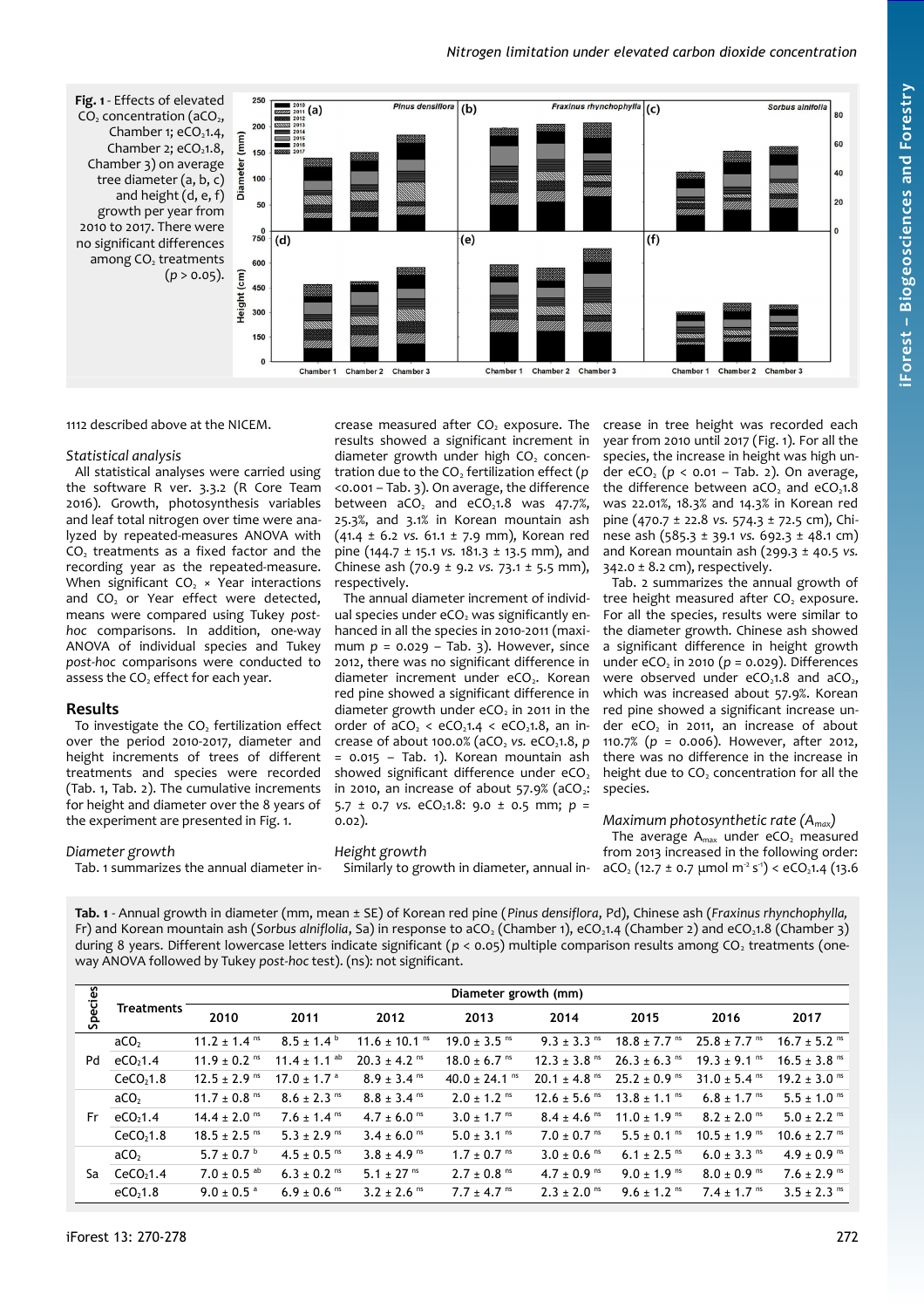| Species | <b>Treatment</b>     | Height growth (cm)             |                              |                                      |                               |                                      |                               |                                                                                                                                                       |                               |  |  |
|---------|----------------------|--------------------------------|------------------------------|--------------------------------------|-------------------------------|--------------------------------------|-------------------------------|-------------------------------------------------------------------------------------------------------------------------------------------------------|-------------------------------|--|--|
|         |                      | 2010                           | 2011                         | 2012                                 | 2013                          | 2014                                 | 2015                          | 2016                                                                                                                                                  | 2017                          |  |  |
| Pd      | aCO <sub>2</sub>     | $10.5 \pm 1.6$ <sup>ms</sup>   | $27.0 \pm 0.9^{\circ}$       | $65.2 \pm 6.6$ <sup>ms</sup>         | 52.3 $\pm$ 13.0 <sup>ns</sup> | $41.3 \pm 18.3$ ns $72.0 \pm 5.1$ ns |                               | $35.3 \pm 2.7$ <sup>ms</sup>                                                                                                                          | $73.0 \pm 22.1$ <sup>ns</sup> |  |  |
|         | eCO <sub>2</sub> 1.4 | $11.5 \pm 1.5$ <sup>ms</sup>   | $11.4 \pm 1.1^{\circ}$       | 57.6 $\pm$ 19.1 <sup>ns</sup>        | 59.3 $\pm$ 9.5 <sup>ms</sup>  | 65.7 ± 8.7 <sup>ns</sup>             | 94.7 ± 49.6 <sup>ns</sup>     | $50.0 + 46.0$ ns $17.7 + 74.6$ ns                                                                                                                     |                               |  |  |
|         | eCO <sub>2</sub> 1.8 | $6.3 \pm 1.6$ <sup>ms</sup>    | $56.9 \pm 7.5$ <sup>a</sup>  | $70.5 \pm 34.6$ ns $77.0 \pm 5.3$ ns |                               | $63.0 \pm 6.1$ <sup>ms</sup>         |                               | $60.0 + 20.0$ <sup>ns</sup> $99.0 + 21.7$ <sup>ns</sup>                                                                                               | 48.0 + 17.1 <sup>ns</sup>     |  |  |
| Fr.     | aCO <sub>2</sub>     | $136.2 + 23.3$                 | $86.5 + 11.9$ <sup>ns</sup>  | $29.0 \pm 16.0$ ns $13.0 \pm 2.1$ ns |                               |                                      |                               | $90.7 \pm 34.7$ <sup>ns</sup> $89.3 \pm 44.9$ ns $30.2 \pm 22.3$ ns $78.3 \pm 2.6$ ns                                                                 |                               |  |  |
|         | eCO <sub>2</sub> 1.4 | 145.4 $\pm$ 14.8 <sup>ab</sup> | $7.6 \pm 1.3$ <sup>ns</sup>  | $22.9 \pm 3.3$ <sup>ms</sup>         | $27.7 \pm 12.8$ <sup>ns</sup> |                                      |                               | $60.3 \pm 29.5$ ns $73.7 \pm 18.2$ ns $29.3 \pm 20.1$ ns $86.7 \pm 0.9$ ns                                                                            |                               |  |  |
|         | eCO <sub>2</sub> 1.8 | $215.0 \pm 8.3$ <sup>a</sup>   | $84.4 + 18.4$ <sup>ns</sup>  | $9.0 \pm 3.3$ <sup>ns</sup>          |                               |                                      |                               | $75.7 \pm 33.1$ <sup>ns</sup> 92.0 $\pm$ 40.8 <sup>ns</sup> 81.7 $\pm$ 10.9 <sup>ns</sup> 70.3 $\pm$ 19.7 <sup>ns</sup> 82.7 $\pm$ 39.8 <sup>ns</sup> |                               |  |  |
| Sa      | aCO <sub>2</sub>     | $39.1 \pm 7.0$ <sup>ms</sup>   | $27.0 \pm 4.3$ <sup>ms</sup> | $18.2 \pm 12.8$ <sup>ns</sup>        | 51.0 ± 16.8 <sup>ns</sup>     | 42.3 ± 20.3 <sup>ns</sup>            | $38.0 \pm 3.21$ <sup>ms</sup> | 43.0 ± 2.1 <sup>ns</sup>                                                                                                                              | $18.7 + 9.8$ <sup>ns</sup>    |  |  |
|         | eCO <sub>2</sub> 1.4 | $55.7 \pm 15.9$ <sup>ns</sup>  | 33.4 $\pm$ 9.7 <sup>ns</sup> | $10.6 \pm 5.5$ <sup>ms</sup>         | 53.7 $\pm$ 33.7 <sup>ns</sup> | $17.7 \pm 7.2$ <sup>ns</sup>         | 46.6 ± 13.1 <sup>ns</sup>     | 59.0 $\pm$ 11.5 <sup>ns</sup>                                                                                                                         | 50.0 $\pm$ 8.0 <sup>ns</sup>  |  |  |
|         | eCO <sub>2</sub> 1.8 | $85.8 \pm 11.4$ <sup>ns</sup>  | $17.3 \pm 6.5$ <sup>ms</sup> | $22.3 \pm 15.1$ <sup>ms</sup>        | $16.0 \pm 0.7$ <sup>ns</sup>  | $29.3 \pm 14.4$ ns $45.3 \pm 7.8$ ns |                               | $35.7 \pm 6.0$ <sup>ns</sup>                                                                                                                          | $36.0 \pm 18.6$ <sup>ns</sup> |  |  |

<span id="page-3-1"></span>**Tab. 3** - Results statistics for diameter, height,  $A_{max}$ ,  $V_{max}$ ,  $J_{max}$  and leaf total N of all species with F statistics and p-values from two-way repeated-measure ANOVA.

| Parameter            | <b>Factor</b>     | F      | р     |
|----------------------|-------------------|--------|-------|
|                      | CO <sub>2</sub>   | 58.03  | 0.001 |
| <b>Diameter</b>      | Year              | 19.08  | 0.001 |
|                      | $CO2 \times Year$ | 1.04   | 0.982 |
|                      | CO <sub>2</sub>   | 17.727 | 0.001 |
| Height               | Year              | 9.201  | 0.001 |
|                      | $CO2 \times Year$ | 0.367  | 0.416 |
|                      | CO <sub>2</sub>   | 2.942  | 0.06  |
| $A_{\text{max}}$     | Year              | 13.474 | 0.001 |
|                      | $CO2 \times Year$ | 0.771  | 0.594 |
|                      | CO <sub>2</sub>   | 1.662  | 0.194 |
| $V_{C_{\text{max}}}$ | Year              | 2.791  | 0.030 |
|                      | $CO2 \times Year$ | 0.545  | 0.819 |
|                      | CO <sub>2</sub>   | 0.192  | 0.825 |
| $J_{\text{max}}$     | Year              | 0.628  | 0.644 |
|                      | $CO2 \times Year$ | 0.251  | 0.979 |
|                      | CO <sub>2</sub>   | 3.701  | 0.026 |
| Leaf Total N         | Year              | 5.295  | 0.002 |
|                      | $CO2 \times Year$ | 0.945  | 0.464 |

 $\pm$  0.8  $\mu$ mol m<sup>2</sup>s<sup>-1</sup>) < eCO<sub>2</sub>1.8 (14.9  $\pm$  0.8  $\mu$ mol 11.3  $\pm$  0.9  $\mu$ mol m<sup>2</sup> s<sup>-1</sup> in 2016 (*p* < 0.001).  $m<sup>2</sup>$  s<sup>-1</sup>) but did not differ significantly ( $p =$ 0.06 – [Tab. 3\)](#page-3-1). In terms of response by year, the average Amax decreased by about 28.9%, from 15.9  $\pm$  0.8 µmol m<sup>2</sup> s<sup>-1</sup> in 2013 to show a significant difference in the aver-

However, these results showed differences among species and year [\(Fig. 2,](#page-4-0) [Tab. 4\)](#page-3-2).

Korean red pine and Chinese ash did not

age  $A_{max}$  (minimum  $p = 0.094 -$ [Tab. 4\)](#page-3-2), but Korean mountain ash showed significant  $CO<sub>2</sub>$  effect. Korean red pine in all the years under  $eCO<sub>2</sub>$  showed no specific tendency. The Amax of Korean mountain ash was 14.0  $\pm$  1.3  $\mu$ mol m<sup>2</sup> s<sup>-1</sup> under eCO<sub>2</sub>1.8, which showed an enhancement from 10.7  $\pm$  0.7 μmol m<sup>-2</sup> s<sup>-1</sup> under aCO<sub>2</sub> ( $p$ = 0.014). The difference in the  $A_{\text{max}}$  due to  $CO_2$  exposure in each year did not show significant differ-ences [\(Fig. 2c](#page-4-0)). The A<sub>max</sub> of Chinese ash decreased in the following order:  $aCO<sub>2</sub>$  (12.4 ± 1.2 μmol m<sup>2</sup> s<sup>-1</sup>) < eCO<sub>2</sub>1.4 (15.0 ± 1.7 μmol m<sup>-</sup>  $(2^{2} s^{1})$  < eCO<sub>2</sub>1.8 (17.4 ± 1.6 µmol m<sup>-2</sup> s<sup>-1</sup>), and also decreased steadily from 2013 (19.4 ± 1.1  $\mu$ mol m<sup>-2</sup> s<sup>-1</sup>) to 2017 (11.7 ± 0.8  $\mu$ mol m<sup>-2</sup> s<sup>-1</sup>) by about 39.7%, though not significantly (*p*=0.094, *p*=0.095, respectively – [Fig. 2b](#page-4-0)). However, the enhancement of  $A_{\text{max}}$  due to elevated  $CO<sub>2</sub>$  was 27.7% at eCO<sub>2</sub>1.8, and the increase was constantly maintained at  $28.6%$  under eCO<sub>2</sub>1.8 in 2013 and 27.5% in 2017 relative to the rate under aCO<sub>2</sub>.

## *Maximum rate of carboxylation (VCmax) and electron transport (Jmax)*

Unlike the maximum photosynthetic rate, the  $V_{Cmax}$  was decreased of about 13.6% from eCO<sub>2</sub>1.8 (49.6  $\pm$  3.4 µmol m<sup>2</sup> s<sup>1</sup>) to  $aCO<sub>2</sub>$  (57.4  $\pm$  3.5 µmol m<sup>-2</sup> s<sup>-1</sup>) but did not dif-

<span id="page-3-2"></span>Tab. 4 - Results statistics of diameter, height, A<sub>max</sub>, V<sub>Cmax</sub>, J<sub>max</sub> and leaf total N of the studied species with F statistics and p-values from two-way repeated measured ANOVA. (Pd): Korean red pine (*Pinus densiflora*); (Fr): Chinese ash (*Fraxinus rhyncophylla*); (Sa): Korean mountain ash (*Sorbus alnifolia*).

| Species | <b>Factors</b>    | <b>Diameter</b> |         | Height |         | $A_{\text{max}}$ |       | VC <sub>max</sub> |       | $J_{\text{max}}$ |        | <b>Leaf Total N</b> |       |
|---------|-------------------|-----------------|---------|--------|---------|------------------|-------|-------------------|-------|------------------|--------|---------------------|-------|
|         |                   | F               | p       | F      | p       | F                | p     | F                 | р     | F                | р      | F                   | p     |
|         | CO <sub>2</sub>   | 0.632           | 0.540   | 14,449 | < 0.001 | 0.266            | 0.771 | 0.618             | 0.554 | 0.719            | 0.506  | 1.459               | 0.247 |
| Pd      | Year              | 5.827           | < 0.001 | 9.673  | < 0.001 | 0.840            | 0.498 | 0.979             | 0.452 | 1.957            | 0.161  | 7.837               | 0.001 |
|         | $CO2 \times Year$ | 0.249           | 0.995   | 1.250  | 0.306   | 1.189            | 0.374 | 2.817             | 0.051 | 0.511            | 0.810  | 3.793               | 0.006 |
|         | CO <sub>2</sub>   | 30.737          | 0.001   | 5.527  | 0.010   | 2.891            | 0.094 | 1.594             | 0.238 | 0.486            | 0.625  | 4.025               | 0.021 |
| Fr      | Year              | 10.920          | < 0.001 | 0.403  | 0.890   | 2.661            | 0.095 | 2.232             | 0.118 | 2.364            | 0.103  | 13.145              | 0.001 |
|         | $CO2 \times Year$ | 2.537           | 0.021   | 0.456  | 0.935   | 0.545            | 0.765 | 1.368             | 0.292 | 0.507            | 0.815  | 2.646               | 0.021 |
|         | CO <sub>2</sub>   | 11.368          | < 0.001 | 13.344 | < 0.001 | 6.983            | 0.014 | 2.890             | 0.094 | 1.782            | 0.210  | 0.178               | 0.838 |
| Sa      | Year              | 0.179           | 0.987   | 0.583  | 0.762   | 0.918            | 0.433 | 5.243             | 0.015 | 2.931            | 0.0768 | 0.765               | 0.522 |
|         | $CO2 \times Year$ | 2.611           | 0.018   | 1.809  | 0.097   | 1.123            | 0.404 | 0.632             | 0.702 | 0.708            | 0.649  | 1.288               | 0.289 |

**iForest –**

**Bio geoscie**

<span id="page-3-0"></span>**nces a nd Forestry**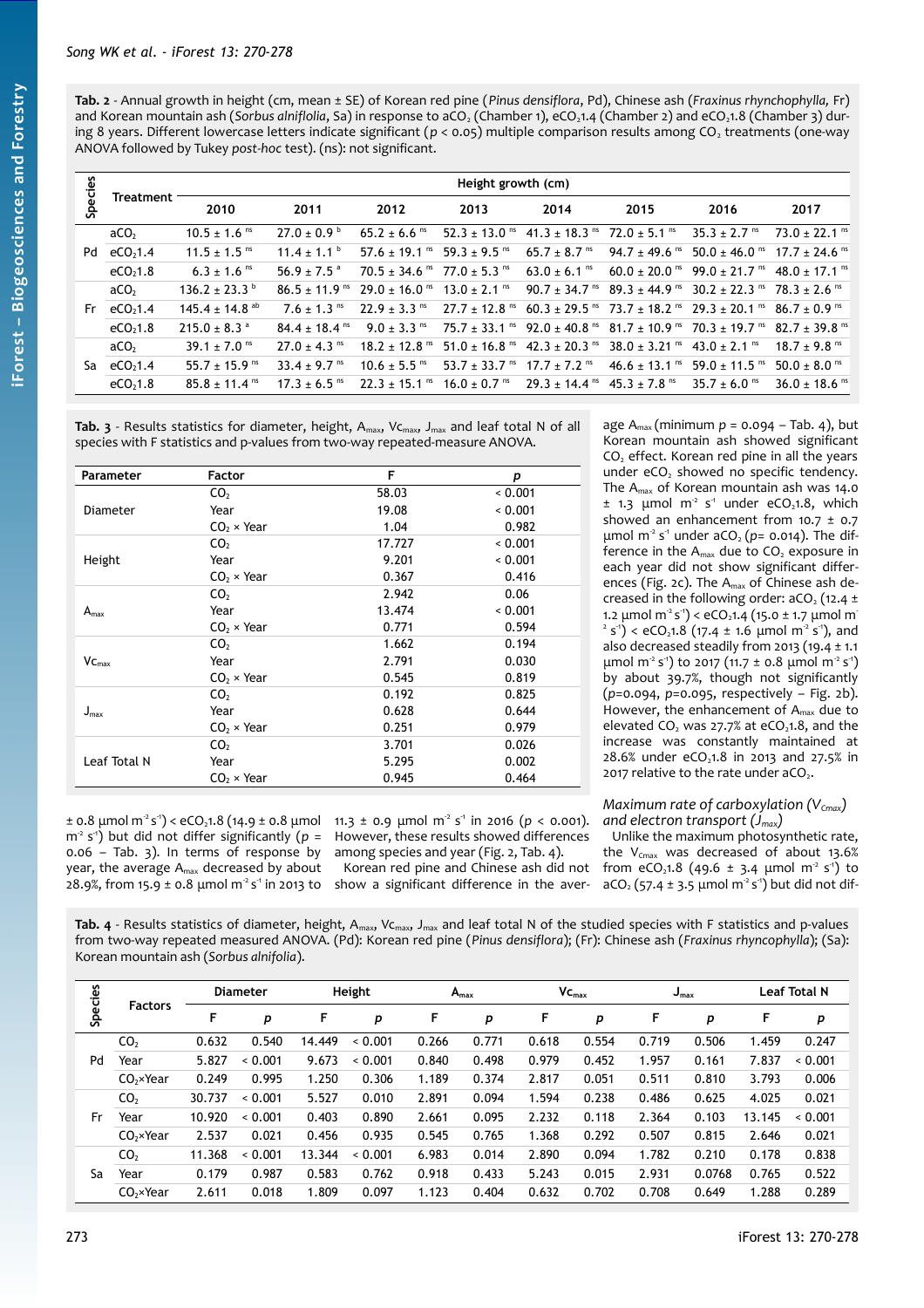#### *Nitrogen limitation under elevated carbon dioxide concentration*

<span id="page-4-0"></span>**Fig. 2** - Effects of CO<sub>2</sub> concentration ( $aCO<sub>2</sub>$ ,  $eCO<sub>2</sub>1.4$ ,  $eCO<sub>2</sub>1.8$ ) on maximum photosynthetic rate  $(A<sub>max</sub>)$ , maximum rate of carboxylation (Vc<sub>max</sub>), and maximum rate of electron transport  $(J_{\text{max}})$  in:  $(a, d, g)$ Korean red pine (*Pinus densiflora*); (b, e, h) Chinese ash (*Fraxinus rhynchophylla*); and (c, f, i) Korean mountain ash (*Sorbus alnifolia*). The values shown are mean ± SE. Different lowercase letters above the bars indicate significant (*p* < 0.05) differences from multiple comparison among CO<sub>2</sub> treatments. (ns): not significant.



fer significantly ( $p = 0.194 -$ [Tab. 3\)](#page-3-1). Similar to the  $A_{\text{max}}$ , the  $V_{\text{Cmax}}$  value by year was 68.0  $\pm$  5.2  $\mu$ mol m<sup>2</sup> s<sup>-1</sup> in 2013 and it significantly decreased to 46.7  $\pm$  2.6 µmol m<sup>2</sup> s<sup>-1</sup> in 2017  $(p = 0.03)$ .

In terms of response by species and year, Korean red pine showed no significant differences with  $CO<sub>2</sub>$  and year ( $p = 0.554$  and *p* = 0.452, respectively – [Tab. 4\)](#page-3-2). Contrastingly,  $V_{Cmax}$  showed a decreasing tendency of about 46.4% from 2013 (98.1  $\pm$  8.1 µmol m<sup>2</sup> s<sup>1</sup>) to 2017 (52.6 ± 5.9 µmol m<sup>2</sup> s<sup>1</sup>). Depending on the CO<sub>2</sub> concentration, it also showed same decreasing trend by about 14.8% from  $aCO<sub>2</sub>$  (70.9  $\pm$  7.1 µmol m<sup>2</sup> s<sup>-1</sup>) to eCO<sub>2</sub>1.8 (60.4 ± 7.5 µmol m<sup>-2</sup> s<sup>-1</sup>) and the difference between  $eCO<sub>2</sub>1.8$  and  $aCO<sub>2</sub>$  was the highest and significantly different in 2017  $(p = 0.002 - Fig. 2d)$  $(p = 0.002 - Fig. 2d)$  $(p = 0.002 - Fig. 2d)$ . The annual V<sub>Cmax</sub> of Korean mountain ash decreased significantly by 23.5% from 55.0  $\pm$  4.5 µmol m<sup>2</sup> s<sup>1</sup> in 2013 to 42.1 ± 2.0  $\mu$ mol m<sup>2</sup> s<sup>1</sup> in 2017 (*p*=0.015).

For Chinese ash, no statistical differences were found. However, its annual  $V_{Cmax}$  decreased under  $eCO<sub>2</sub>1.8$  by 55.7% compared with that under  $aCO<sub>2</sub>$  in 2015 ( $p = 0.03$ , [Fig.](#page-4-0) [2e](#page-4-0)), but there was no difference thereafter. All species showed no significant differences in  $V_{Cmax}$  due to  $CO<sub>2</sub>$  enhancement (minimum *p* = 0.094).

The  $J_{\text{max}}$  showed no significant differences under  $eCO<sub>2</sub>$  and year [\(Tab. 3,](#page-3-1) [Tab. 4\)](#page-3-2). However, it had a decreasing tendency of about 23.4% from 2013 (100.2 ± 7.2 µmol m<sup>2</sup> s<sup>-1</sup>) to 2017 (76.8  $\pm$  3.1 µmol m<sup>-2</sup> s<sup>-1</sup>) with no significance. Depending on the  $CO<sub>2</sub>$  concentration, there was no significant differences and tendency (minimum *p* = 0.210). In terms of response by species, all species showed no statistical differences with CO<sub>2</sub> and year [\(Fig. 2g](#page-4-0), [Fig. 2h](#page-4-0), [Fig. 2i](#page-4-0)).

#### *Leaf and soil N*

The leaf total nitrogen was significantly

different under eCO<sub>2</sub> and year (maximum p = 0.026 – [Tab. 3\)](#page-3-1). The leaf total N exposed to  $CO<sub>2</sub>$  significantly ( $p = 0.026$ ) decreased in the following order:  $aCO<sub>2</sub>$  (1.57 ± 0.05 %) > eCO<sub>2</sub>1.8 (1.28 ± 0.04 %) > eCO<sub>2</sub>1.4 (1.24 ± 0.03 %).

Korean red pine showed significant differences in leaf total N under CO<sub>2</sub> exposure (*p* < 0.001 – [Tab. 4\)](#page-3-2). The leaf total N decreased significantly by about 24.4% from 2013 (1.31  $\pm$  0.08 %) to 2017 (0.99  $\pm$  0.03 %). The leaf total N under eCO<sub>2</sub> decreased in the following order:  $aCO$ ,  $(1.45 \pm 0.15 \%)$  >  $eCO$ ,  $1.8$   $(1.21$  $\pm$  0.09 %) > eCO<sub>2</sub>1.4 (1.07  $\pm$  0.04 %) but it was not significant ( $p = 0.247$ ). The eCO<sub>2</sub>1.4 treatment showed the lowest leaf total N and the difference between  $aCO<sub>2</sub>$  and eCO<sub>2</sub>1.4 were 31.0% in 2013, 27.9% in 2015, and 10% in 2017 [\(Fig. 3a](#page-4-1)).

Chinese ash showed a significant decrease in leaf total  $N$  under  $eCO<sub>2</sub>$  and year (*p* = 0.021 and *p* < 0.001, respectively). The



<span id="page-4-1"></span>Fig. 3 - Effects of CO<sub>2</sub> concentration (aCO<sub>2</sub>, eCO<sub>2</sub>1.4, eCO<sub>2</sub>1.8) on leaf total nitrogen content (%) in (a) Korean red pine (*Pinus densiflora*), (b) Chinese ash (*Fraxinus rhynchophylla*), (c) Korean mountain ash (*Sorbus alnifolia*). The values shown are mean ± SE. Different lowercase letters above the bars indicate significant ( $p < 0.05$ ) differences from multiple comparison among CO<sub>2</sub> treatments. (ns): not significant.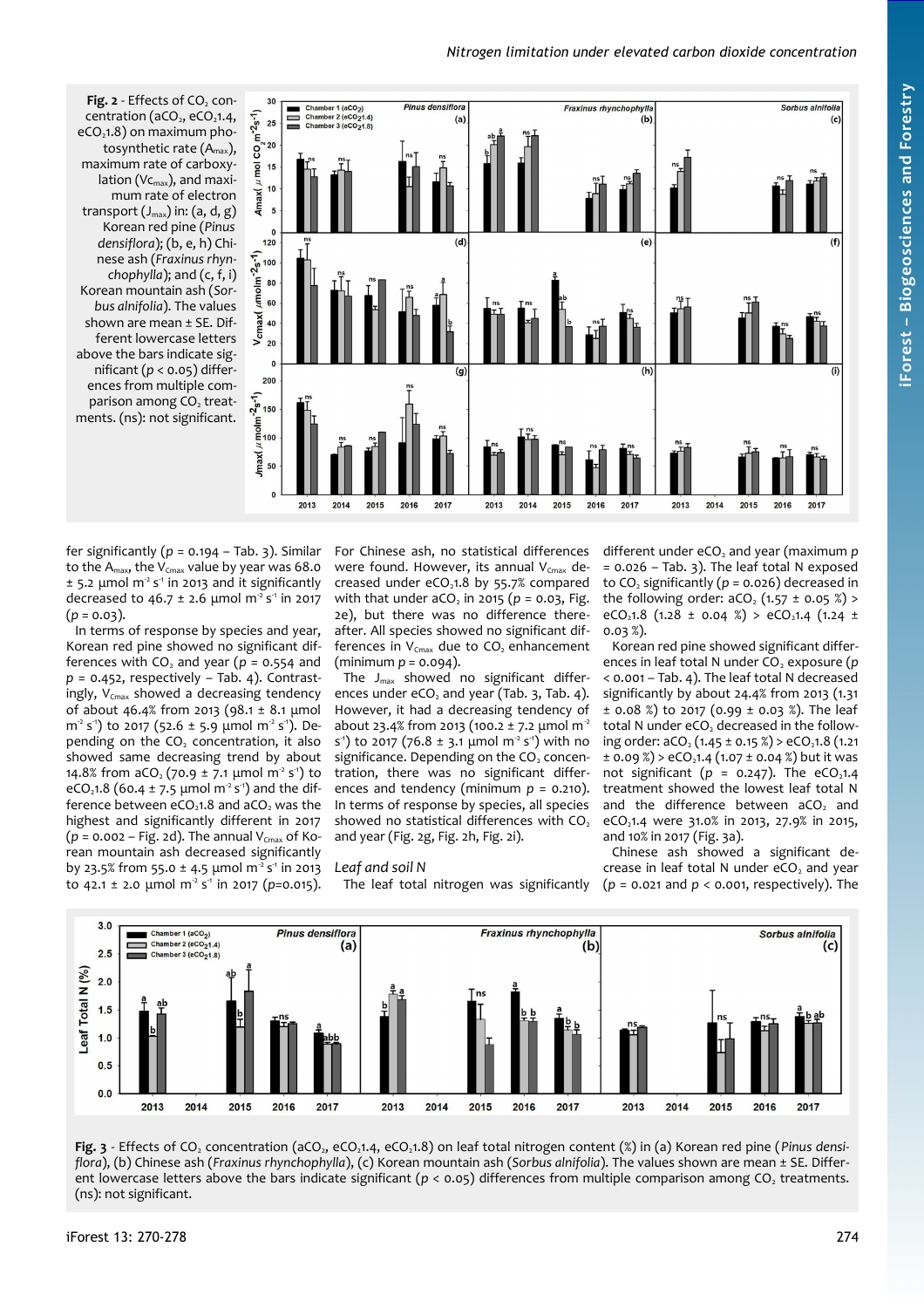<span id="page-5-0"></span>

leaf total N under  $eCO<sub>2</sub>$  decreased significantly  $(p = 0.021)$  in the following order:  $aCO<sub>2</sub>$  (1.78 ± 0.04 %) > eCO<sub>2</sub>1.4 (1.41 ± 0.04 %)  $>$  eCO<sub>2</sub>1.8 (1.36 ± 0.05 %). In particular, the leaf total N was higher under  $eCO<sub>2</sub>1.4$  and eCO<sub>2</sub>1.8 than under  $aCO<sub>2</sub>$  in 2013 ( $p < 0.001$ ), but it became significantly lower under  $eCO<sub>2</sub>1.4$  and  $eCO<sub>2</sub>1.8$  than under aCO<sub>2</sub> over time [\(Fig. 3b](#page-4-1)). The difference between  $aCO<sub>2</sub>$  and  $eCO<sub>2</sub>1.8$  was 27.8% in 2016, and 18.8% in 2017 (maximum *p* = 0.04).

Korean mountain ash showed no significant differences under eCO<sub>2</sub> and year (minimum  $p = 0.522$ ). But it decreased significantly by  $15.4%$  under eCO<sub>2</sub>1.4 compared with  $aCO_2$  only in 2017 ( $p = 0.03 - Fig. 3c$  $p = 0.03 - Fig. 3c$ ).

There was no significant difference in soil total N under  $eCO<sub>2</sub>$  in 2017 ( $p = 0.125$ ). The absolute concentration of soil total N was very low, and therefore, the variation depending on  $CO<sub>2</sub>$  concentration was negligible [\(Fig. 4\)](#page-5-0).

## **Discussion**

#### *Relationship between the CO<sup>2</sup> fertilization effect and growth*

Several studies have reported that elevated  $CO<sub>2</sub>$  concentration due to climate change directly affects photosynthesis, suggesting that  $eCO<sub>2</sub>$  promotes ecosystem production and biomass accumulation (Mc-Carthy et al. 2010, Norby et al. 2010, Reich et al. 2018). For instances, the net primary production (NPP) increased by 22-32% in the Duke-FACE experiment, which conducted the CO<sub>2</sub> exposure for more than 10 years. In the Pop-FACE experiment, the diameter increased about 5% and the 12 species leaf area increased about 8% in seven FACE (Ainsworth & Long 2005, Finzi et al. 2007, McCarthy et al. 2010). In this study, the annual growth of the three speices was analysed, confirming a significant enhancement in height and diameter under  $eCO<sub>2</sub>$  for the first two years. However, the CO<sub>2</sub> fertilization effect was not sustained thereafter [\(Tab. 1,](#page-2-0) [Tab. 2,](#page-3-0) [Fig. 1\)](#page-2-1). Temporary  $CO<sub>2</sub>$  fertilization effect was also reported by other studies. In the Oak-Ridge FACE and BioCON experiments, the reduction of CO<sub>2</sub> effect was offset after 6 and  $3$  years, respectively, and nitrogen fertilization showed an immediate increase in NPP (Reich et al. 2006, Norby et al. 2010). In addition, there was no CO<sub>2</sub> effect in Picea *abies* growing on a very low-nutrient soil (Ward et al. 2008). Moreover, in the Duke FACE experiment, where the  $CO<sub>2</sub>$  fertilization effect remained for more than 10 years, soil N positively correlated with productivity increment under eCO<sub>2</sub> (McCarthy et al. 2010). Thus, soil nutrients and  $CO<sub>2</sub>$  fertilization effect appeared to be closely related. In particular, in our study site, the soil total N was very low because the nearby forest soil was mixed with sand and leaf total N decreased over time. For this reason, we argue that growth promotion through the  $CO<sub>2</sub>$  fertilization effect was not sustained.

#### *Changes in photosynthetic properties under elevated CO2 concentration*

Elevated atmospheric CO<sub>2</sub> concentration increases the difference in the partial pressure of CO<sub>2</sub> between the atmosphere and leaf mesophyll tissues, increasing the maximum photosynthetic rate (Curtis & Wang 1998, Ainsworth & Rogers 2007). Twelve FACE experiments showed that the average  $A_{\text{max}}$  of all the tested species increased by about 31%. Depending on species, it was increased by about 37% in *Pinus australis* (Mozdzer & Caplan 2018), 67% in *P. taeda*, and 62% in *Liquidambar styraciflua* (Ellsworth et al. 2012). However, over time, the increase of  $A_{max}$  under eCO<sub>2</sub> was reduced by the acclimation of photosynthetic properties (Ainsworth & Rogers 2007). In our study, the reduction of  $A_{\text{max}}$  increase under  $eCO<sub>2</sub>$  varied depending on the species [\(Fig.](#page-4-0) [2\)](#page-4-0). Korean red pine and Korean mountain ash did not show a significant difference since 2013, which was only three years after  $eCO<sub>2</sub>$  exposure. Chinese ash showed the enhancement in 2013, but the increase in  $A_{\text{max}}$  was reduced over time.  $A_{\text{max}}$  of Korean mountain ash under aCO<sub>2</sub> was maintained over time, but it was decreased in Chinese ash, which might have been due to the low soil nutrient [\(Fig. 2,](#page-4-0) [Fig. 4\)](#page-5-0). This decrease in the Amax resulted in the down-regulation of the Vc<sub>max</sub> and J<sub>max</sub>. In other words, the A<sub>max</sub>

is usually measured under the  $CO<sub>2</sub>$  concentration of each treatment, therefore no difference or a decrease indicates that photosynthesis enhancement is not maintained, rather lowered over time. Similar to previous studies (Drake et al. 1997, Martínez-Carrasco et al. 2005), we observed a reduction in the V $c_{\text{max}}$  and J<sub>max</sub> under eCO<sub>2</sub>. This reduction usually occurs after long term CO<sub>2</sub> exposure (Ainsworth & Rogers 2007, Norby et al. 2010). In *P. ponderosa* exposed to eCO<sub>2</sub> for 6 years, the V<sub>Cmax</sub> and J<sub>max</sub> were decreased by about 36% and 21%, respectively (Tissue et al. 1999), and the  $V_{Cmax}$  was decreased by about 19% in *P. abies* (Uddling & Wallin 2012). However, in some cases, the reduction of photosynthesic ability under  $eCO<sub>2</sub>$  did not occur even in the long term (more than 6 years – Bader et al. 2010, Darbah et al. 2010, Warren et al. 2015). In an experiment on *Fagus sylvatica, Quercus petraea, Carpinus betulus, Acer campestre*, and *Tilia platyphyllos* in mature deciduous forests, the increase in the  $A_{\text{max}}$ was maintained even after 8 years of  $CO<sub>2</sub>$ treatment, and the down-regulation of  $V_{Cmax}$  and J<sub>max</sub> did not occur. Similarly, in the Aspen FACE experiment, the increases in Vcmax (48%-85%) and Jmax (23%-34%) were sustained for 11 years, and no reduction occurred. Warren et al. (2015) also showed that the increase in photosynthesis was maintained during the first 8 years when the leaf N was 0.2 mg  $cm<sup>2</sup>$  or more, but after a decrease of leaf N, the  $CO<sub>2</sub>$  fertilization effect disappeared. Thus, the increase in photosynthesis and the decrease in photosynthesic ability are largely affected by the nitrogen available in the environment. These studies were conducted in well-developed organic layer of forest floor, such as mature stands (Bader et al. 2010), or soil N of 3% or more (Darbah et al. 2010), *i.e.*, environments with considerably higher N than normal forest soil. On the contrary, the long-term exposure under  $eCO<sub>2</sub>$  leads to nitrogen limitation in common forest soil, which results in PNL that decreases photosynthesis and growth increment (Reich et al. 2006, Norby et al. 2010, Feng et al. 2015, Rütting 2017).

#### *Relationship between photosynthetic properties (Vcmax and Jmax) and leaf nitrogen*

In general, the leaf total N is positively correlated with the photosynthesis ability (Evans & Seemann 1989). Several studies have shown that the leaf N decreased in response to long-term  $eCO<sub>2</sub>$  condition (Ellsworth et al.  $2012$ ). The elevated  $CO<sub>2</sub>$  concentration increases the capacity of the rubisco enzyme to adsorb carbon dioxide, thereby causing carboxylation and a decrease in the demand of nitrogen for rubisco (Nowak et al. 2004, Liu et al. 2012). Similarly, in this study, the leaf N was significantly lowered under  $eCO<sub>2</sub>$  over time [\(Fig.](#page-4-1) [3\)](#page-4-1). In addition, studies have shown that the Vcmax and photosynthesis ability, decreased as the leaf N decreased (Ainsworth & Long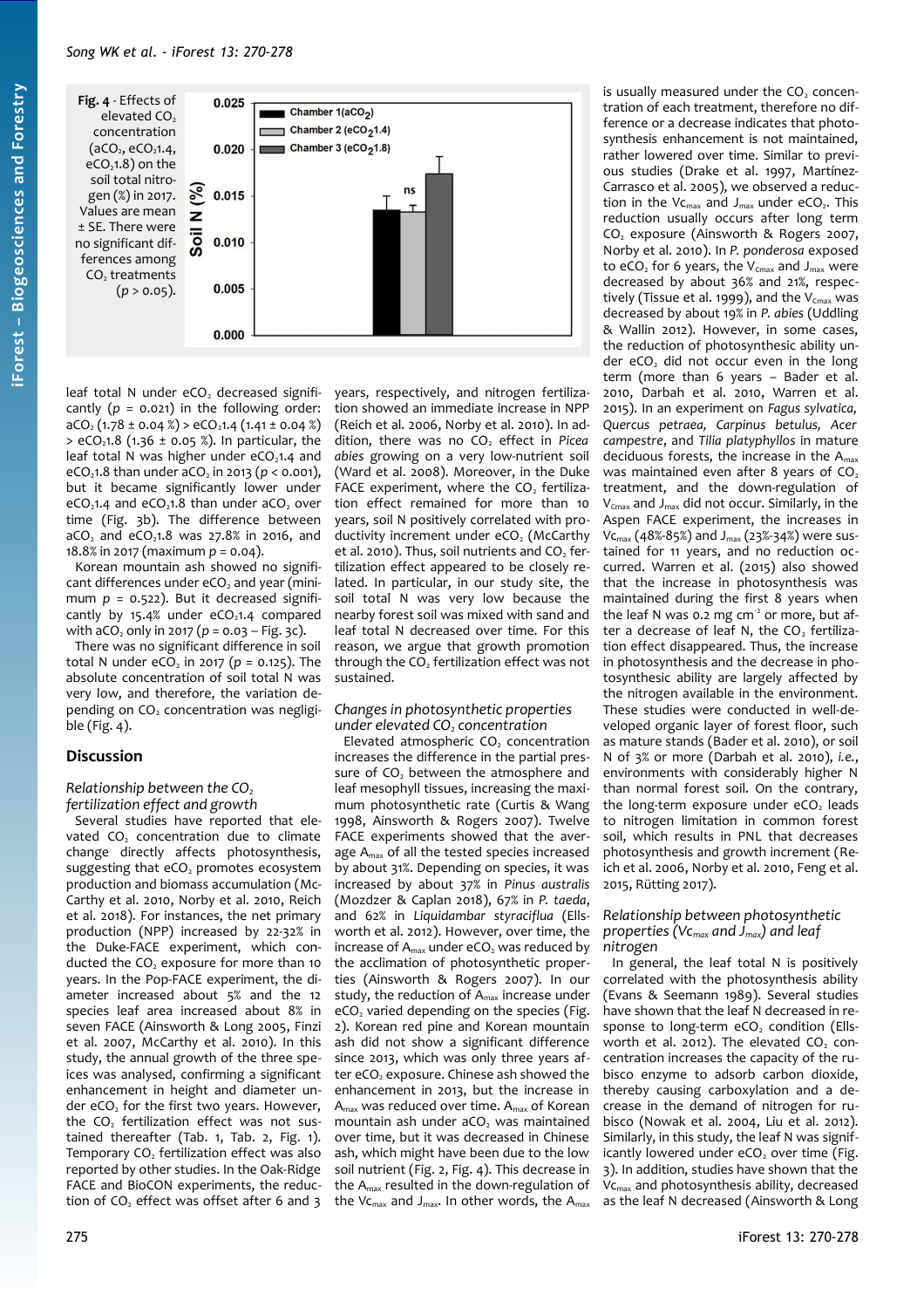2005, Warren et al. 2015). Thus, fertilization at the time of nitrogen limitation increased the CO<sub>2</sub> fertilization effect again or the decreasing rate was reduced (Liberloo et al. 2007, Crous et al. 2008, Terrer et al. 2018).

In general, there is a strong correlation between  $V_{Cmax}$  and  $J_{max}$ , with  $J_{max}/V_{Cmax} = 1.5$ -2.0 at 25 °C (Medlyn et al. 2002, Walker et al. 2014, Cho et al. 2019). Similarly,  $V_{Cmax}$ ,  $J<sub>max</sub>$ , and leaf N showed correlation under  $eCO<sub>2</sub>$  (Crous et al. 2008, Warren et al. 2015). Therefore, when the leaf N and  $V_{Cmax}$  were decreased after long-term eCO<sub>2</sub> treatment, the  $J_{\text{max}}$  also decreased in some cases (Herrick & Thomas 2001, Medlyn et al. 2002, Sholtis et al. 2004, Crous et al. 2008, Bader et al. 2010). As in our study, the decrease in  $J_{\text{max}}$  [\(Tab. 4\)](#page-3-2) was relatively lower than that of Vcmax in some cases (Liberloo et al. 2007, Warren et al. 2015). Moreover, these changes are different depending on species. Chinese ash and Korean red pine showed a decrease only in the  $V_{Cmax}$ , while Korean mountain ash did not show any decrease in both the above photosynthetic parameters [\(Fig. 2\)](#page-4-0). These differences due to the change in intracellular nitrogen distribution under eCO<sub>2</sub> are dependent not only on the environment but also on the species. Further studies are needed to examine how species change the intercellular nitrogen distribution under elevated CO<sub>2</sub> (Evans & Seemann 1989, Hikosaka 2004).

## *CO2 fertilization effect and PNL*

The enhanced productivity of forest ecosystem due to the CO<sub>2</sub> fertilization is heavily influenced by the nutrients available in the soil (Finzi et al. 2007). PNL is a hypothesis that the increased forest productivity due to eCO<sub>2</sub> decreases over time because of the increased N accumulation in the biomass, resulting in a decrease of soil N availability, an increase of N immobilization and a decrease of N mineralization (Luo et al. 2004). In the long-term  $eCO<sub>2</sub>$  at Duke-FACE, Oak-Ridge FACE, and BioCON experiments, N fertilization led to an immediate increase in NPP. Therefore, there seemed to be an interaction between  $eCO<sub>2</sub>$  and N in terms of increased productivity (Reich et al. 2006, McCarthy et al. 2010, Norby et al. 2010). In particular, the soil N is important and N deficiency leads to a decline in production due to PNL even under  $eCO<sub>2</sub>$  (Norby et al. 2016). Such N deficiency changes the N distribution in the plants' organs for effective nitrogen utilization, resulting in a decrease of the N used for above-ground photosynthesis (Pettersson & McDonald 1994). In addition, N distribution in photosynthetic apparatus such as Rubisco is greatly reduced. Therefore, nitrogen-useefficiency is increased generally (Vicente et al. 2016, Sharwood et al. 2017), but the persistence of such an increase is controversial (Ainsworth & Rogers 2007, Leakey et al. 2009). There is limited information about N distribution in the above- and below-ground under  $eCO<sub>2</sub>$ . Therefore, it is necessary to determine and quantify the

distribution of N in the above- and belowground through follow-up studies.

## **Conclusions**

In this study, we investigated the physiological and morphological characteristics of Korean red pine, Chinese ash, and Korean mountain ash, which are native tree species in Korea, under eCO<sub>2</sub> over a period of 8 years. We also examined the longevity of  $\overrightarrow{CO}_2$  fertilization effect in our study sites.

The  $CO<sub>2</sub>$  fertilization effect caused by  $eCO<sub>2</sub>$  led to an increase in growth in the early stage of exposure, but there was no significant difference thereafter. Photosynthetic properties showed a decreasing tendency in all species and a down-regulation of photosynthetic capacity increase with time, especially in Korean red pine and Korean mountain ash. The analysis of leaf and soil N to identify the cause revealed a significant decrease of leaf N under eCO<sub>2</sub>. We argue that the enhancement of productivity might have decreased due to low soil N.

In conclusion, progressive nitrogen limitation (PNL) caused by the N reduction might have already started or is about to start in our study sites. Further investigation is needed to clarify N use efficiency and nitrogen distribution according to species.

## **List of abbreviations**

(OTC): Open Top Chamber;  $(aCO<sub>2</sub>)$ : current atmospheric CO<sub>2</sub> concentration ; (eCO<sub>2</sub>1.4): 1.4 times higher  $CO<sub>2</sub>$  concentration than the current concentration (Chamber 2); (eCO<sub>2</sub>1.8): 1.8 times higher CO<sub>2</sub> concentration than the current concentration (Chamber 3);  $(A<sub>max</sub>)$ : maximum photosynthetic rate; ( $V_{Cmax}$ ): maximum rate of carboxylation;  $(J_{\text{max}})$ : maximum electron transport rate.

## **Acknowledgments**

This research was funded by the National Research Foundation of Korea, by the projects "Evaluation of climate change adaptation mechanisms of native temperate tree species and its ecological effects using open-top chambers" (2014R1A1A2055127) and "Testing progressive nitrogen limitation and nitrogen use efficiency increment through the quantification of leaf nitrogen allocation" (2017R1A2B2012605). We thank members of forest ecophysiology laboratory for their assistance with field sampling.

## **References**

Ainsworth EA, Long SP (2005). What have we learned from 15 years of free-air  $CO<sub>2</sub>$  enrichment (FACE)? A meta-analytic review of the responses of photosynthesis, canopy properties and plant production to rising  $CO<sub>2</sub>$ . New Phytologist 165: 351-372. - doi: [10.1111/j.1469-8137.2004.](https://doi.org/10.1111/j.1469-8137.2004.01224.x) [01224.x](https://doi.org/10.1111/j.1469-8137.2004.01224.x)

Ainsworth EA, Rogers A (2007). The response of photosynthesis and stomatal conductance to rising [CO<sub>2</sub>]: mechanisms and environmental interactions. Plant, Cell and Environment 30: 258- 270. - doi: [10.1111/j.1365-3040.2007.01641.x](https://doi.org/10.1111/j.1365-3040.2007.01641.x)

Bader MKF, Siegwolf R, Körner C (2010). Sustained enhancement of photosynthesis in mature deciduous forest trees after 8 years of free air  $CO<sub>2</sub>$  enrichment. Planta 232: 1115-1125. - doi: [10.1007/s00425-010-1240-8](https://doi.org/10.1007/s00425-010-1240-8)

- Cai C, Li G, Yang H, Yang J, Liu H, Struik PC, Luo W, Yin X, Di L, Guo X (2018). Do all leaf photosynthesis parameters of rice acclimate to elevated CO<sub>2</sub>, elevated temperature, and their combination in FACE environments? Global Change Biology 24: 1685-1707. - doi: [10.1111/gcb.](https://doi.org/10.1111/gcb.13961) [13961](https://doi.org/10.1111/gcb.13961)
- Cho S, Ser-Oddamba B, Batkhuu N, Kim HS (2019). Comparison of water use efficiency and biomass production in 10-year-old *Populus sibirica* and *Ulmus pumila* plantations in Lun soum, Mongolia. Forest Science and Technology 15: 147-158. - doi: [10.1080/21580103.2019.1634646](https://doi.org/10.1080/21580103.2019.1634646)
- Crous KY, Walters MB, Ellsworth DS (2008). Elevated CO<sub>2</sub> concentration affects leaf photosynthesis-nitrogen relationships in *Pinus taeda* over nine years in FACE. Tree Physiology 28: 607-614. - doi: [10.1093/treephys/28.4.607](https://doi.org/10.1093/treephys/28.4.607)
- Curtis PS, Wang X (1998). A meta-analysis of elevated CO<sub>2</sub> effects on woody plant mass, form, and physiology. Oecologia 113: 299-313. - doi: [10.1007/s004420050381](https://doi.org/10.1007/s004420050381)
- Darbah JN, Kubiske ME, Nelson N, Kets K, Riikonen J, Sober A, Rouse L, Karnosky DF (2010). Will photosynthetic capacity of aspen trees acclimate after long-term exposure to elevated  $CO<sub>2</sub>$  and  $O<sub>3</sub>$ ? Environmental Pollution 158: 983-991. - doi: [10.1016/j.envpol.2009.10.022](https://doi.org/10.1016/j.envpol.2009.10.022)
- Drake BG, Gonzàlez-Meler MA, Long SP (1997). More efficient plants: a consequence of rising atmospheric CO<sub>2</sub>? Annual Review of Plant Biology 48: 609-639. - doi: [10.1146/annurev.arplant.](https://doi.org/10.1146/annurev.arplant.48.1.609) [48.1.609](https://doi.org/10.1146/annurev.arplant.48.1.609)
- Ellsworth DS, Thomas R, Crous KY, Palmroth S, Ward E, Maier C, DeLucia E, Oren R (2012). Elevated CO<sub>2</sub> affects photosynthetic responses in canopy pine and subcanopy deciduous trees over 10 years: a synthesis from Duke FACE. Global Change Biology 18: 223-242. - doi: [10.1111/](https://doi.org/10.1111/j.1365-2486.2011.02505.x) [j.1365-2486.2011.02505.x](https://doi.org/10.1111/j.1365-2486.2011.02505.x)
- Evans JR, Seemann JR (1989). The allocation of protein nitrogen in the photosynthetic apparatus: costs, consequences, and control. Photosynthesis 183: 205. [online] URL: [http://www.](http://www.researchgate.net/publication/285010849) [researchgate.net/publication/285010849](http://www.researchgate.net/publication/285010849)
- Feng Z, Rütting T, Pleijel H, Wallin G, Reich PB, Kammann CI, Newton PC, Kobayashi K, Luo Y, Uddling J (2015). Constraints to nitrogen acquisition of terrestrial plants under elevated  $CO<sub>2</sub>$ . Global Change Biology 21: 3152-3168. - doi: [10.111](https://doi.org/10.1111/gcb.12938) [1/gcb.12938](https://doi.org/10.1111/gcb.12938)
- Finzi AC, Norby RJ, Calfapietra C, Gallet-Budynek A, Gielen B, Holmes WE, Hoosbeek MR, Iversen CM, Jackson RB, Kubiske ME (2007). Increases in nitrogen uptake rather than nitrogen-use efficiency support higher rates of temperate forest productivity under elevated CO<sub>2</sub>. Proceedings of the National Academy of Sciences USA 104: 14014-14019. - doi: [10.1073/pnas.0706518104](https://doi.org/10.1073/pnas.0706518104)
- Harley PC, Loreto F, Di Marco G, Sharkey TD (1992). Theoretical considerations when estimating the mesophyll conductance to CO<sub>2</sub> flux by analysis of the response of photosynthesis to CO2. Plant Physiology 98: 1429-1436. - doi: [10.1104/pp.98.4.1429](https://doi.org/10.1104/pp.98.4.1429)

Harrison MT, Edwards EJ, Farquhar GD, Nicotra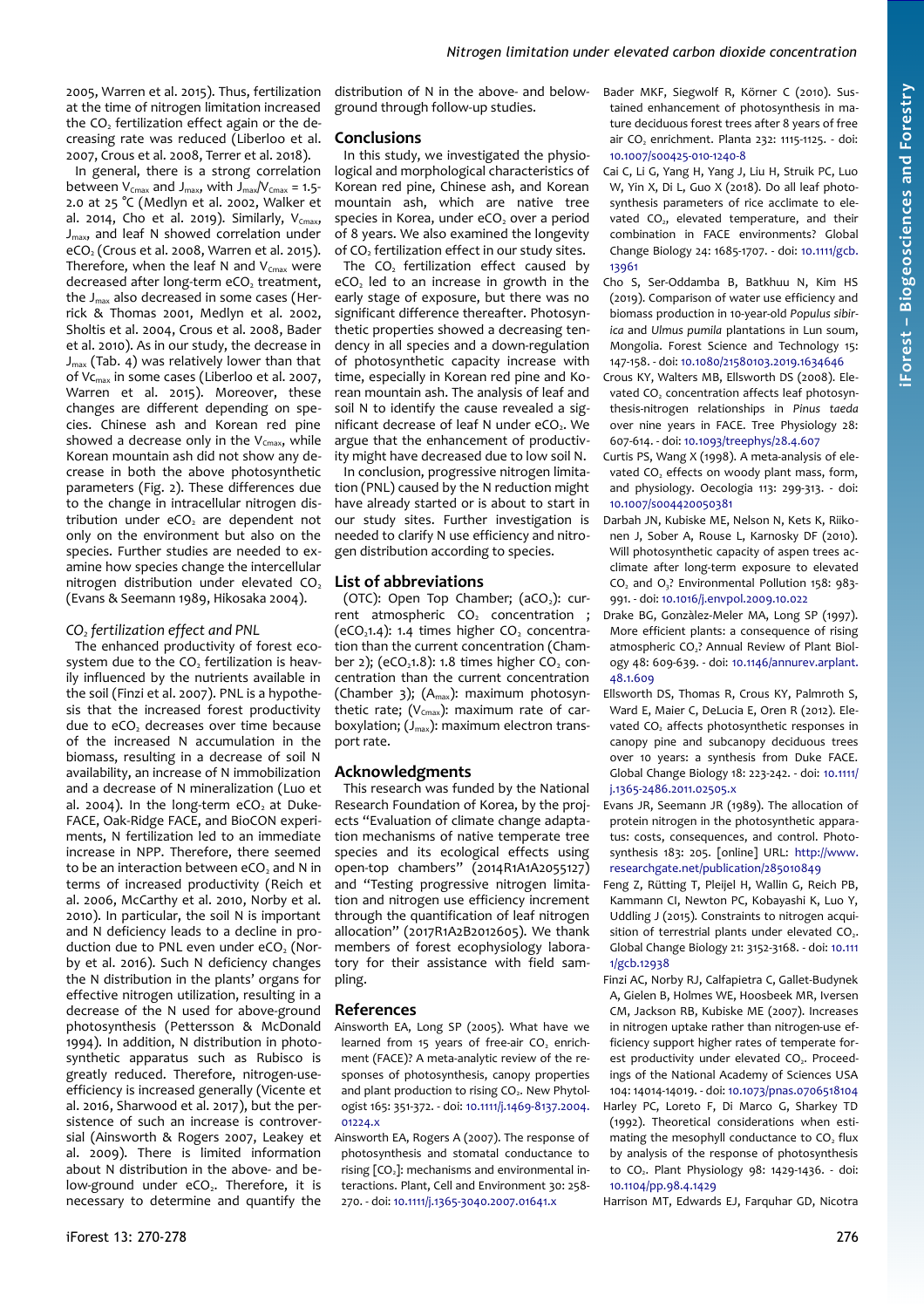- AB, Evans JR (2009). Nitrogen in cell walls of sclerophyllous leaves accounts for little of the variation in photosynthetic nitrogen-use efficiency. Plant, Cell and Environment 32: 259-270. - doi: [10.1111/j.1365-3040.2008.01918.x](https://doi.org/10.1111/j.1365-3040.2008.01918.x)
- Herrick J, Thomas R (2001). No photosynthetic down-regulation in sweetgum trees (*Liquidambar styraciflua* L.) after three years of CO<sub>2</sub> enrichment at the Duke Forest FACE experiment. Plant, Cell and Environment 24: 53-64. - doi: [10.1046/j.1365-3040.2001.00652.x](https://doi.org/10.1046/j.1365-3040.2001.00652.x)
- Hikosaka K (2004). Interspecific difference in the photosynthesis-nitrogen relationship: patterns, physiological causes, and ecological importance. Journal of Plant Research 117: 481-494. doi: [10.1007/s10265-004-0174-2](https://doi.org/10.1007/s10265-004-0174-2)
- Hungate BA, Dijkstra P, Wu Z, Duval BD, Day FP, Johnson DW, Megonigal JP, Brown AL, Garland JL (2013). Cumulative response of ecosystem carbon and nitrogen stocks to chronic CO<sub>2</sub> exposure in a subtropical oak woodland. New Phytologist 200: 753-766. - doi: [10.1111/nph.123](https://doi.org/10.1111/nph.12333) [33](https://doi.org/10.1111/nph.12333)
- Hungate BA, Dukes JS, Shaw MR, Luo Y, Field CB (2003). Nitrogen and climate change. Science 302: 1512-1513. - doi: [10.1126/science.1091390](https://doi.org/10.1126/science.1091390)
- IPCC (2013). Summary for policymakers. climate change: the physical science basis. Contribution of Working Group to the Fifth Assessment Report of the Intergovermental Panel on Climate Change. Cambridge University Press, Cambridge, UK, pp. 1-33.
- Kwon B, Kim HS, Yi MJ (2019). The quantity and pattern of leaf fall and nitrogen resorption strategy by leaf-litter in the Gwangneung natural broadleaved forest. Korean Journal of Agricultural and Forest Meteorology 21: 208-220. [online] URL: [http://www.koreascience.or.kr/](http://www.koreascience.or.kr/article/JAKO201929064695163.page) [article/JAKO201929064695163.page](http://www.koreascience.or.kr/article/JAKO201929064695163.page)
- Leakey AD, Ainsworth EA, Bernacchi CJ, Rogers A, Long SP, Ort DR (2009). Elevated CO<sub>2</sub> effects on plant carbon, nitrogen, and water relations: six important lessons from FACE. Journal of Experimental Botany 60: 2859-2876. - doi: [10.1093/](https://doi.org/10.1093/jxb/erp096) ixb/erpo96
- Lee JC, Kim DH, Kim GN, Kim PG, Han S-H (2012). Long-term climate change research facility for trees:  $CO<sub>2</sub>$ -enriched open top chamber system. Journal of Agricultural and Forest Meteorology 14: 19-27. - doi: [10.5532/KJAFM.2012.14.1.019](https://doi.org/10.5532/KJAFM.2012.14.1.019)
- Liberloo M, Tulva I, Raïm O, Kull O, Ceulemans R (2007). Photosynthetic stimulation under longterm CO<sub>2</sub> enrichment and fertilization is sustained across a closed *Populus* canopy profile (EUROFACE). New Phytologist 173: 537-549. doi: [10.1111/j.1469-8137.2006.01926.x](https://doi.org/10.1111/j.1469-8137.2006.01926.x)
- Liu J, Zhang D, Zhou G, Duan H (2012). Changes in leaf nutrient traits and photosynthesis of four tree species: effects of elevated  $[CO<sub>2</sub>]$ , N fertilization and canopy positions. Journal of Plant Ecology 5: 376-390. - doi: [10.1093/jpe/rts0](https://doi.org/10.1093/jpe/rts006) [06](https://doi.org/10.1093/jpe/rts006)
- Luo Y, Su B, Currie WS, Dukes JS, Finzi A, Hartwig U, Hungate B, McMurtrie RE, Oren R, Parton W (2004). Progressive nitrogen limitation of ecosystem responses to rising atmospheric carbon dioxide. Bioscience 54: 731-739. - doi: [10.1641/0006-3568\(2004\)054\[0731:PNLOER\]2.0.](https://doi.org/10.1641/0006-3568(2004)054%5B0731:PNLOER%5D2.0.CO;2)  $CO:2$

Makino A, Osmond B (1991). Effects of nitrogen nutrition on nitrogen partitioning between chloroplasts and mitochondria in pea and wheat. Plant Physiology 96: 355-362. - doi: [10.1104/pp.96.2.355](https://doi.org/10.1104/pp.96.2.355)

- Martínez-Carrasco R, Pérez P, Morcuende R (2005). Interactive effects of elevated  $CO<sub>2</sub>$ , temperature and nitrogen on photosynthesis of wheat grown under temperature gradient tunnels. Environmental Experimental Botany 54: 49-59. - doi: [10.1016/j.envexpbot.2004.05.0](https://doi.org/10.1016/j.envexpbot.2004.05.004) [04](https://doi.org/10.1016/j.envexpbot.2004.05.004)
- McCarthy HR, Oren R, Johnsen KH, Gallet-Budynek A, Pritchard SG, Cook CW, LaDeau SL, Jackson RB, Finzi AC (2010). Re-assessment of plant carbon dynamics at the Duke free-air  $CO<sub>2</sub>$ enrichment site: interactions of atmospheric  $[CO<sub>2</sub>]$  with nitrogen and water availability over stand development. New Phytologist 185: 514- 528. - doi: [10.1111/j.1469-8137.2009.03078.x](https://doi.org/10.1111/j.1469-8137.2009.03078.x)
- Medlyn B, Dreyer E, Ellsworth D, Forstreuter M, Harley P, Kirschbaum M, Le Roux X, Montpied P, Strassemeyer J, Walcroft A (2002). Temperature response of parameters of a biochemically based model of photosynthesis. II. A review of experimental data. Plant, Cell and Environment 25: 1167-1179. - doi: [10.1046/j.1365-3040.2002.00](https://doi.org/10.1046/j.1365-3040.2002.00891.x) [891.x](https://doi.org/10.1046/j.1365-3040.2002.00891.x)
- Mozdzer TJ, Caplan JS (2018). Complementary responses of morphology and physiology enhance the stand-scale production of a model invasive species under elevated  $CO<sub>2</sub>$  and nitrogen. Functional Ecology 32: 1784-1796. - doi: [10.1111/1365-2435.13106](https://doi.org/10.1111/1365-2435.13106)
- Norby RJ, Warren JM, Iversen CM, Medlyn BE, McMurtrie RE (2010). CO<sub>2</sub> enhancement of forest productivity constrained by limited nitrogen availability. Proceedings of the National Academy of Sciences USA 107: 19368-19373. doi: [10.1073/pnas.1006463107](https://doi.org/10.1073/pnas.1006463107)
- Norby RJ, De Kauwe MG, Domingues TF, Duursma RA, Ellsworth DS, Goll DS, Lapola DM, Luus KA, MacKenzie AR, Medlyn BE (2016). Model-data synthesis for the next generation of forest free-air  $CO<sub>2</sub>$  enrichment (FACE) experiments. New Phytologist 209: 17-28. - doi: [10.1111/](https://doi.org/10.1111/nph.13593) [nph.13593](https://doi.org/10.1111/nph.13593)
- Nowak RS, Ellsworth DS, Smith SD (2004). Functional responses of plants to elevated atmospheric  $CO<sub>2</sub>$  - do photosynthetic and productivity data from FACE experiments support early predictions? New Phytologist 162: 253-280. doi: [10.1111/j.1469-8137.2004.01033.x](https://doi.org/10.1111/j.1469-8137.2004.01033.x)
- Pettersson R, McDonald AJS (1994). Effects of nitrogen supply on the acclimation of photosynthesis to elevated  $CO<sub>2</sub>$ . Photosynthesis Research 39: 389-400. - doi: [10.1007/BF00014593](https://doi.org/10.1007/BF00014593)
- R Core Team (2016). R: a language and environment for statistical computing. R Foundation for Statistical Computing, Vienna, Austria. [online] URL:<http://www.r-project.org/>
- Reich PB, Hungate BA, Luo Y (2006). Carbon-nitrogen interactions in terrestrial ecosystems in response to rising atmospheric carbon dioxide. Annual Review of Ecology, Evolution, and Systematics 37: 611-636. - doi: [10.1146/annurev.ecol](https://doi.org/10.1146/annurev.ecolsys.37.091305.110039) [sys.37.091305.110039](https://doi.org/10.1146/annurev.ecolsys.37.091305.110039)
- Reich PB, Hobbie SE, Lee TD, Pastore MA (2018). Unexpected reversal of C<sub>3</sub> versus C<sub>4</sub> grass response to elevated  $CO<sub>2</sub>$  during a 20-year field experiment. Science 360: 317-320. - doi: [10.1126/](https://doi.org/10.1126/science.aas9313) [science.aas9313](https://doi.org/10.1126/science.aas9313)
- Rütting T (2017). Nitrogen mineralization, not  $N_2$

fixation, alleviates progressive nitrogen limitation - Comment on "Processes regulating progressive nitrogen limitation under elevated carbon dioxide: a meta-analysis" by Liang et al. (2016). Biogeosciences 14: 751-754. - doi: [10.5194](https://doi.org/10.5194/bg-14-751-2017) [/bg-14-751-2017](https://doi.org/10.5194/bg-14-751-2017)

- Sang WG, Kim JH, Shin P, Baek JK, Lee YH, Cho JI, Seo MC (2019). Evaluation of Photochemical Reflectance Index (PRI) response to soybean drought stress under climate change conditions. Korean Journal of Agricultural and Forest Meteorology 21: 261-268. [online] URL: [http://](http://www.koreascience.or.kr/article/JAKO201904858009849.page) [www.koreascience.or.kr/article/JAKO20190485](http://www.koreascience.or.kr/article/JAKO201904858009849.page) [8009849.page](http://www.koreascience.or.kr/article/JAKO201904858009849.page)
- Sharkey TD (2016). What gas exchange data can tell us about photosynthesis. Plant, Cell and Environment 39: 1161-1163. - doi: [10.1111/pce.12641](https://doi.org/10.1111/pce.12641)
- Sharwood RE, Crous KY, Whitney SM, Ellsworth DS, Ghannoum O (2017). Linking photosynthesis and leaf N allocation under future elevated CO2 and climate warming in *Eucalyptus globulus*. Journal of Experimental Botany 68: 1157- 1167. - doi: [10.1093/jxb/erw484](https://doi.org/10.1093/jxb/erw484)
- Sholtis JD, Gunderson CA, Norby RJ, Tissue DT (2004). Persistent stimulation of photosynthesis by elevated CO<sub>2</sub> in a sweetgum (Liquidam*bar styraciflua*) forest stand. New Phytologist 162: 343-354. - doi: [10.1111/j.1469-8137.2004.0102](https://doi.org/10.1111/j.1469-8137.2004.01028.x) [8.x](https://doi.org/10.1111/j.1469-8137.2004.01028.x)
- Taiz L, Zeiger E (2010). Photosynthesis: the light reactions. In: "Plant Physiology" (5<sup>th</sup> edn). Sinauer Associates Inc, Sunderland, USA, pp. 163- 198. [online] URL: [http://www.sinauer.com/me](http://www.sinauer.com/media/wysiwyg/tocs/PlantPhysiology5.pdf) [dia/wysiwyg/tocs/PlantPhysiology5.pdf](http://www.sinauer.com/media/wysiwyg/tocs/PlantPhysiology5.pdf)
- Talhelm AF, Pregitzer KS, Kubiske ME, Zak DR, Campany CE, Burton AJ, Dickson RE, Hendrey GR, Isebrands JG, Lewin KF (2014). Elevated carbon dioxide and ozone alter productivity and ecosystem carbon content in northern temperate forests. Global Change Biology 20: 2492-2504. - doi: [10.1111/gcb.12564](https://doi.org/10.1111/gcb.12564)
- Terrer C, Vicca S, Stocker BD, Hungate BA, Phillips RP, Reich PB, Finzi AC, Prentice IC (2018). Ecosystem responses to elevated CO<sub>2</sub> governed by plant-soil interactions and the cost of nitrogen acquisition. New Phytologist 217: 507-522. doi: [10.1111/nph.14872](https://doi.org/10.1111/nph.14872)
- Tissue DT, Griffin KL, Ball JT (1999). Photosynthetic adjustment in field-grown ponderosa pine trees after six years of exposure to elevated CO<sub>2</sub>. Tree Physiology 19: 221-228. - doi: [10.1093/treephys/19.4-5.221](https://doi.org/10.1093/treephys/19.4-5.221)
- Uddling J, Wallin G (2012). Interacting effects of elevated  $CO<sub>2</sub>$  and weather variability on photosynthesis of mature boreal Norway spruce agree with biochemical model predictions. Tree Physiology 32: 1509-1521. - doi: [10.1093/treephys](https://doi.org/10.1093/treephys/tps086) [/tps086](https://doi.org/10.1093/treephys/tps086)
- Vicente R, Pérez P, Martínez-Carrasco R, Feil R, Lunn JE, Watanabe M, Arrivault S, Stitt M, Hoefgen R, Morcuende R (2016). Metabolic and transcriptional analysis of durum wheat responses to elevated  $CO<sub>2</sub>$  at low and high nitrate supply. Plant and Cell Physiology 57: 2133-2146. doi: [10.1093/pcp/pcw131](https://doi.org/10.1093/pcp/pcw131)
- Walker AP, Beckerman AP, Gu L, Kattge J, Cernusak LA, Domingues TF, Scales JC, Wohlfahrt G, Wullschleger SD, Woodward FI (2014). The relationship of leaf photosynthetic traits -  $V_{\text{cmax}}$ and J<sub>max</sub> - to leaf nitrogen, leaf phosphorus, and specific leaf area: a meta-analysis and modeling